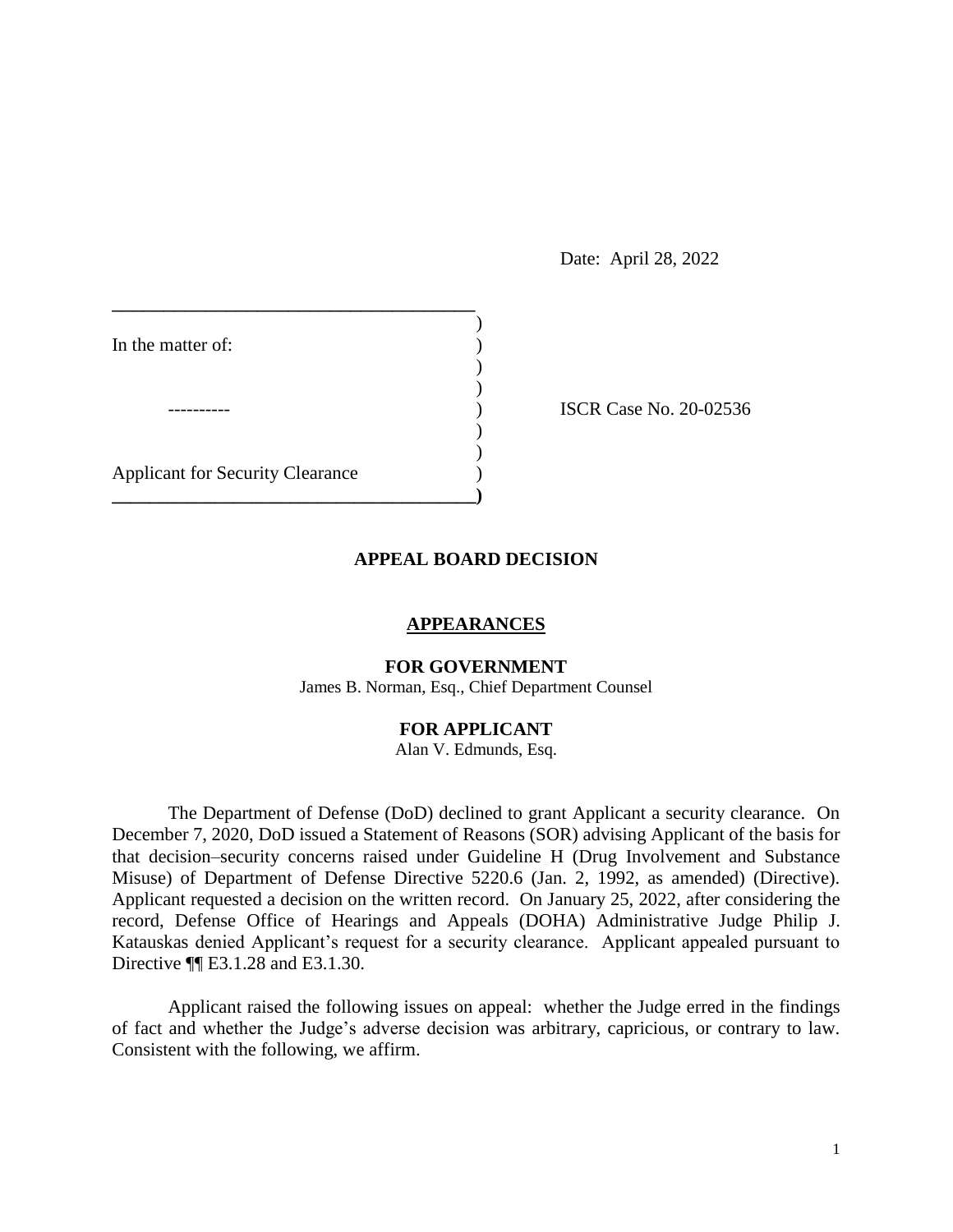### **The Judge's Findings of Fact and Analysis**

 The SOR alleged that Applicant used marijuana with varying frequency from about 2015 until the present; that he used marijuana with varying frequency from about 2017 until the present while holding a security clearance; and that Applicant intends to continue using marijuana in the future. Applicant admitted the first two allegations with qualifications and denied the third. future. Applicant admitted the first two allegations with qualifications and denied the third. Applicant made inconsistent statements about the extent of his marijuana use. Moreover, in security clearance applications (SCAs) completed in 2016 and in 2020 he did not disclose his marijuana use. The Judge found that Applicant's stated intent to refrain from future marijuana use lacked credibility in view of contradictory statement denying use of marijuana between 2015 and 2020 and by his explanation that he was confused regarding the information that he should disclose.

 The Judge concluded that Applicant's use of marijuana was recent and frequent and that Applicant's promise of future abstention lacked credibility. He stated that the record raises doubts about Applicant's reliability and trustworthiness and that Applicant did not meet his burden of persuasion as to mitigation.

#### **Discussion**

 Applicant challenges the sufficiency of the Judge's findings of fact. He argues that the find that Applicant's SOR admissions were accompanied by clarifying remarks. He also contends that the Judge erred in finding that Applicant had denied use of marijuana between 2015 and 2020. that the Judge erred in finding that Applicant had denied use of marijuana between 2015 and 2020. Regarding this last argument, we conclude that the challenged finding is in error. In responding to the SOR, Applicant admitted infrequent marijuana use between 2015 and 2020. Item 5 at 18. However, even if he had not made this error the Judge's overall decision would have been the same. Therefore, the error is harmless. *See, e.g*., ISCR Case No. 21-02033 at 3 (App. Bd. Apr. 11, 2022). We have considered the totality of Applicant's arguments regarding the Judge's a conclusion in light of all the contrary evidence in the same record." Directive ¶ E3.1.32.1. Judge did not make findings about the frequency of Applicant's marijuana use and that he did not findings of fact, and we conclude that, other than the error addressed above, the essential findings are based upon "such relevant evidence as a reasonable mind might accept as adequate to support

 Applicant challenges the Judge's application of the mitigating factors. We conclude that in the record or to demonstrate that he weighed the evidence in a manner that was arbitrary, capricious, or contrary to law. See, e.g., ISCR Case No. 19-01494 at 3 (App. Bd. Mar. 24, 2022). capricious, or contrary to law. *See, e.g*., ISCR Case No. 19-01494 at 3 (App. Bd. Mar. 24, 2022). We conclude that the Judge's whole-person analysis complies with the requirements of the Directive in that he evaluated Applicant's case in light of the entirety of the record evidence. *See, e.g.*, ISCR Case No. 19-02047 at 4 (App. Bd. Mar. 24, 2022). We note the Hearing Office cases are not binding precedent and, in any event, to not undermine the Judge's adverse conclusions. *Id*. his arguments are not enough to rebut the presumption that the Judge considered all of the evidence that Applicant has cited in support of his appeal and give them due consideration. However, they

 The Judge examined the relevant evidence and articulated a satisfactory explanation for the decision. The decision is sustainable on this record. "The general standard is that a clearance